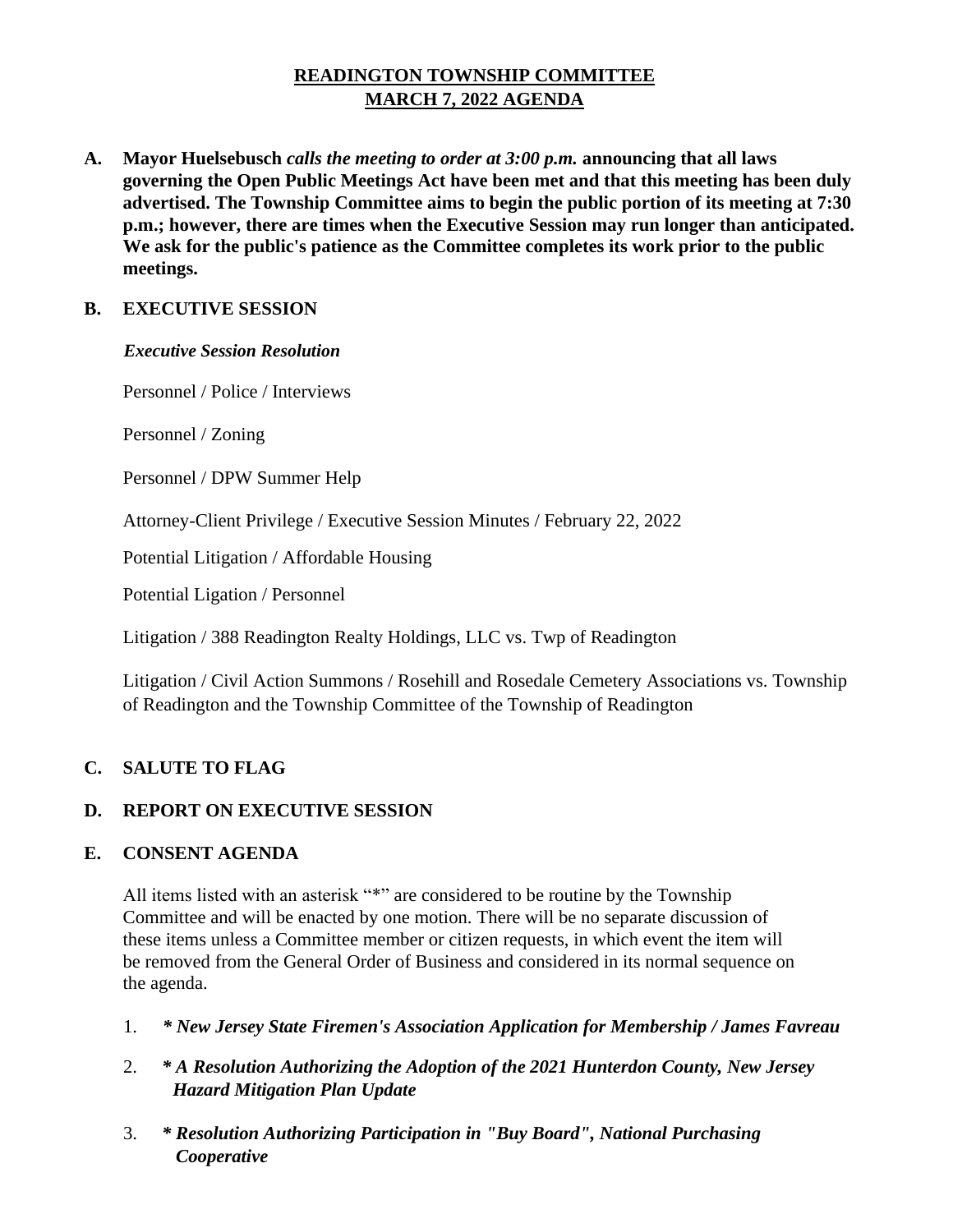- 4. *\* Resolution to Award the Contract for the Construction of One New Post-Tension Concrete Basketball Court for Pickell Park and Four New Post-Tension Concrete Pickleball Courts (Field Turf USA)*
- 5. *\* Resolution in Support of Participation in the New Jersey Community Forestry Program*
- 6. *\* Resolution to Pledge Wildlife Support for New Jersey's Wildlife Action Plan*
- 7. *\* Resolution to Support Sustainable Land Use Pledge*

# **F. \* APPROVAL OF MINUTES**

 *Minutes of February 22, 2022 meeting* 

## **G. COMMENTS FROM THE PUBLIC for items listed on the agenda only**

*(Note: The Committee will take public comment on the ordinance(s) listed under Section H during the Public Hearing portion)*

# **H. PUBLIC HEARING**

1. *An Ordinance of the Township of Readington, in the County of Hunterdon, New Jersey Adopting the Redevelopment Plan for Block 36, Lots 4, 5, 5.02, 65 and 66 Pursuant to the Local Redevelopment and Housing Law - Ordinance #05-2022*

# **I. CORRESPONDENCE / OTHER INFORMATION**

- 1. Notice of Application dated February 15, 2022 from New Jersey Department of Environmental, Division of *Land Use Regulation, regarding Permit Package Application for Block 17, Lot 28 (15 Pulaski Road).*
- 2. Letter dated February 22, 2022 from Robert Dixon, Principal Consultant, ERM, regarding *New Jersey Department of Environmental Protection Industrial Site Recovery Act Project at the former Holland Hitch of NJ Site (27 Ridge Road).*
- 3. Notice of Hearing from Township of Bedminster Land Use Board regarding the *Fiddler's Elbow County Club Preliminary and Final Site Plan, Variance and Design Waiver Approval at property located at 811 Rattlesnake Road (Block 37.01, Lot 1).*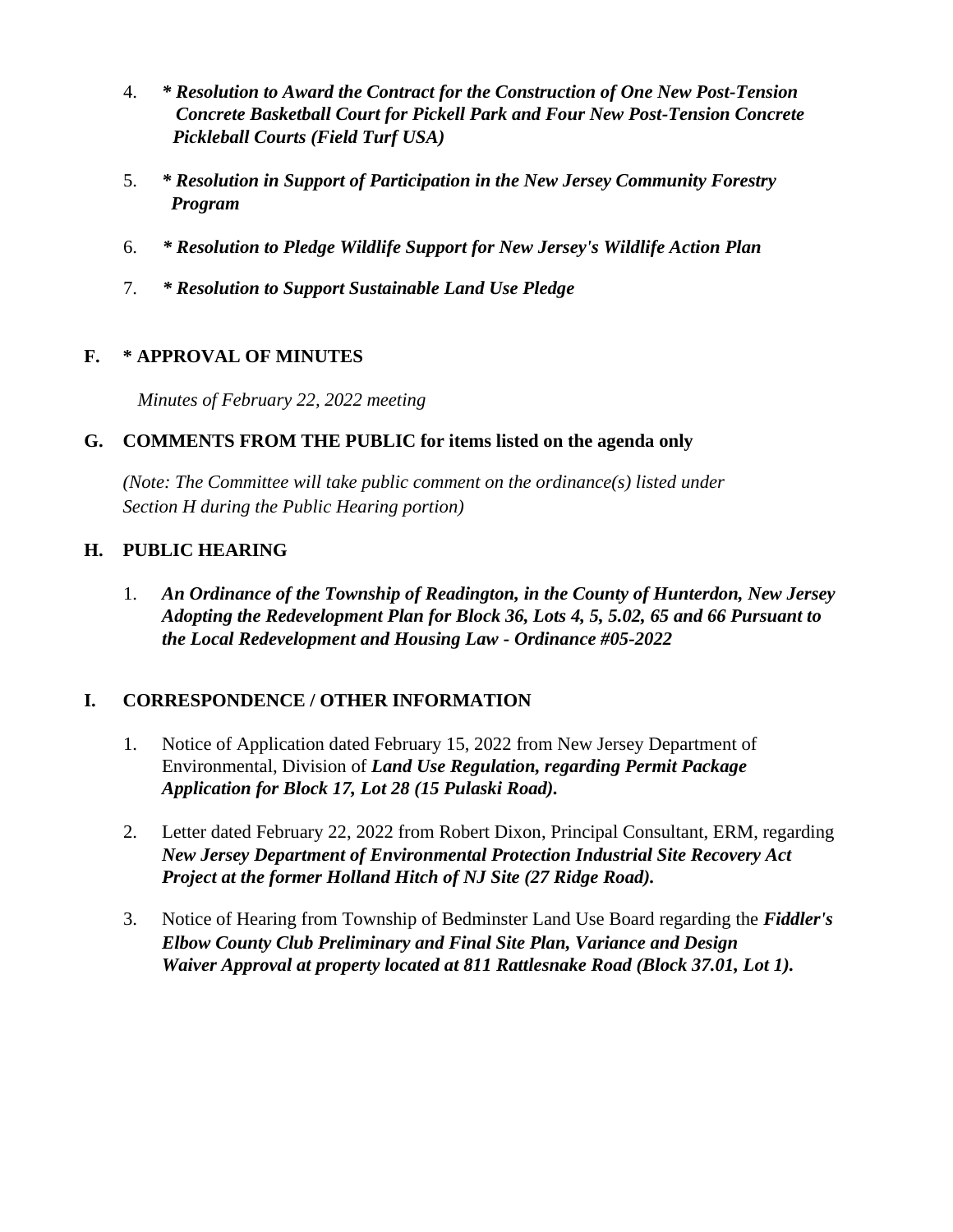#### **J. NEW BUSINESS**

- 1. *Application for Special Events Permit / Festival of Ballooning, Inc.*
- 2. *Application for Special Events Permit / Black River Roasters Food Truck Events*
- 3. *Application for Special Events Permit / Minim Productions, Inc. / Filming Location Shoot*
- 4. *Request for Sewer Allocation / 17 James Street (Block 21.12, Lot 25) - memorandum dated February 18, 2022 from Carol Radziewicz, Sewer Advisory Secretary*
- 5. *Resolution Commemorating the 50th Anniversary of William Rabosky as a Firefighter*

# **K. ADMINISTRATOR'S REPORT**

#### **L. ATTORNEY'S REPORT**

#### **M. ENGINEER'S REPORT**

#### **N. COMMITTEE REPORTS**

# 1. **John Albanese**

Planning Board/Affordable Housing Recreation Social Services

#### 2. **Betty Ann Fort**

Historic Preservation / Museums Zoning Emergency Services / Fire Official Library Services

3. **Jonathan Heller**  Finance

*\* Payment of Bills \* Tax Lien Redemption*  Board of Health Sewer Advisory Environmental Commission